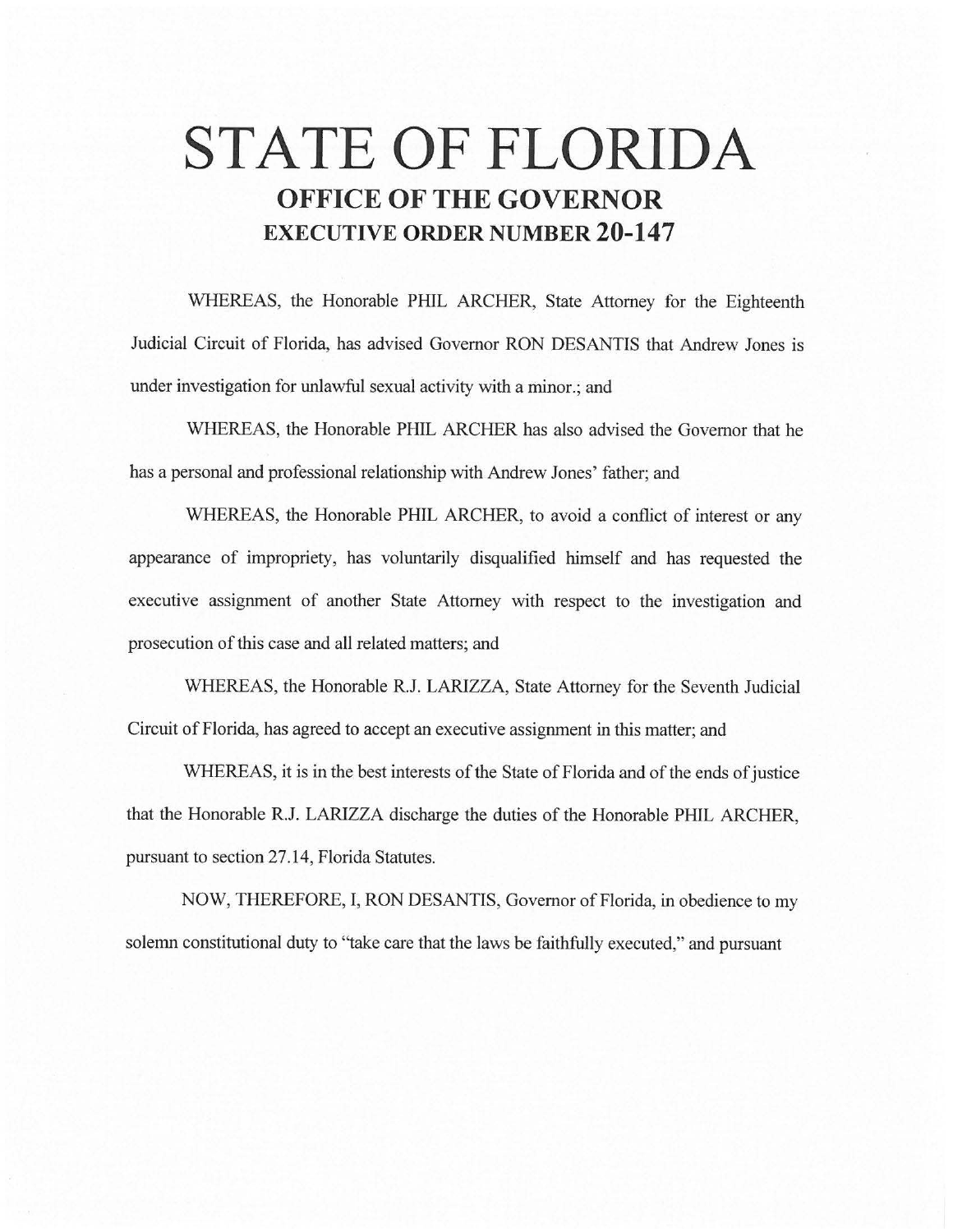to the Constitution and laws of the State of Florida, issue the following Executive Order, effective immediately:

## Section 1.

The Honorable R.J. LARIZZA, State Attorney for the Seventh Judicial Circuit of Florida, referred to as the "Assigned State Attorney," is assigned to discharge the duties of the Honorable PHIL ARCHER, State Attorney for the Eighteenth Judicial Circuit of Florida, as they relate to the investigation, prosecution, and all matters related to Andrew Jones.

## Section 2.

The Assigned State Attorney or one or more Assistant State Attorneys and Investigators, who have been designated by the Assigned State Attorney, shall proceed immediately to the Eighteenth Judicial Circuit of Florida, and are vested with the authority to perform the duties prescribed herein.

### Section 3.

All residents of the Eighteenth Judicial Circuit are requested, and all public officials are directed, to cooperate and render whatever assistance is necessary to the Assigned State Attorney, so that justice may be served.

### Section 4.

The period of this Executive Assignment shall be for one (1) year, to and including June 15, 2021.